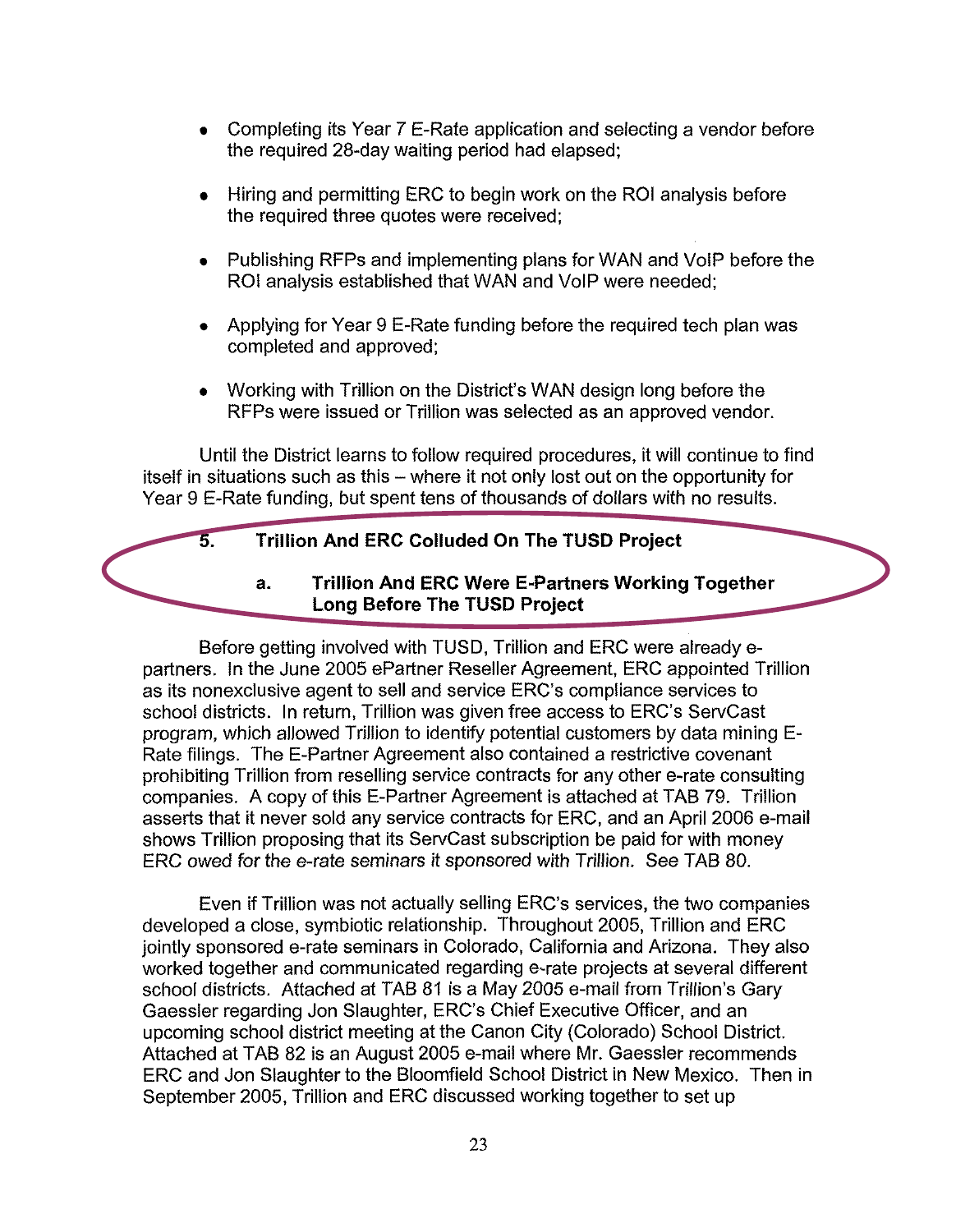meetings with the Arizona Department of Education (ADE). Mr. Gaessler suggested that they try to get the Director of Educational Technology at ADE to host an e-rate seminar, and that Jon Slaughter could speak at the seminar and Trillion and ADE could share the seminar costs. See TAB 83.

Finally, on November 8,2005, there is an e-mail exchange between Trillion's Gary Gaessler and ERC's Dan Kettwich where they discuss working together on their sales pitches to Arizona school districts. Mr. Kettwich comments that he is "trying to get with Tucson Unified, and Scottsdale as well." Suggesting they focus on joint meetings, Mr. Gaessler forwards a spreadsheet showing his contacts at Arizona school districts, commenting that he can get Mr. Kettwich introductions to those contacts on the spreadsheet that he has highlighted in green, and that he wants in on those contacts he has highlighted in yellow. On the spreadsheet, TUSD is highlighted in green, indicating that Mr. Gaessler could get ERC an introduction to the District. A copy of this e-mail exchange and the spreadsheet are attached at TAB 84. This e-mail exchange occurred only two days before Mr. Gaessler introduced ERC to TUSD, yet Mr. Gaessler never mentioned Trillion's relationship with ERC, either in his e-mail introducing ERC to the District or in any subsequent e-mails.

Trillion endeavored to keep its relationship with ERC secret, and for good reason. In September 2005, a Trillion salesman unintentionally sent one of ERC's competitors, Infinity Communications and Consulting, an invitation to an erate seminar sponsored by both Trillion and ERC. In an effort to smooth over his gaffe, the salesman suggested that Infinity and Trillion could co-sponsor a future e-rate event. In response, Infinity commented:

> Thanks for the offer but we make it a policy to not co-present with any service providers. I hope you can appreciate our position. Too many people are going to jail and we can't be seen as having any type of partnered alliances with any service provider(s).

Having reminded Trillion of the legal risks of such alliances, Infinity pointed out that ERC's website listed Trillion as one of ERC's ePartners. A copy of this e-mail exhange is attached at TAB 85. Forwarding this e-mail to Trillion's Roger Clague, the salesman stated that Infinity could "cause some legal problems concerning our E-Rate seminars. You may ask ERC to remove Trillion on their web site."

Despite the potentially dire legal consequences, Trillion and ERC continued their alliance, jointly sponsoring e-rate seminars and working together on sales pitches *to* Arizona school districts. Trillion also continued to keep the alliance secret. As late as January 2006, Trillion was e-mailing ERC asking it to remove Trillion's logo from ERC's website. Trillion's Jennifer Sigmund complains, "Dan, it is still on there! I'm starting to get a bit cranky about this. Please get it removed ASAP. Thanks." See e-mails attached at TAB 86.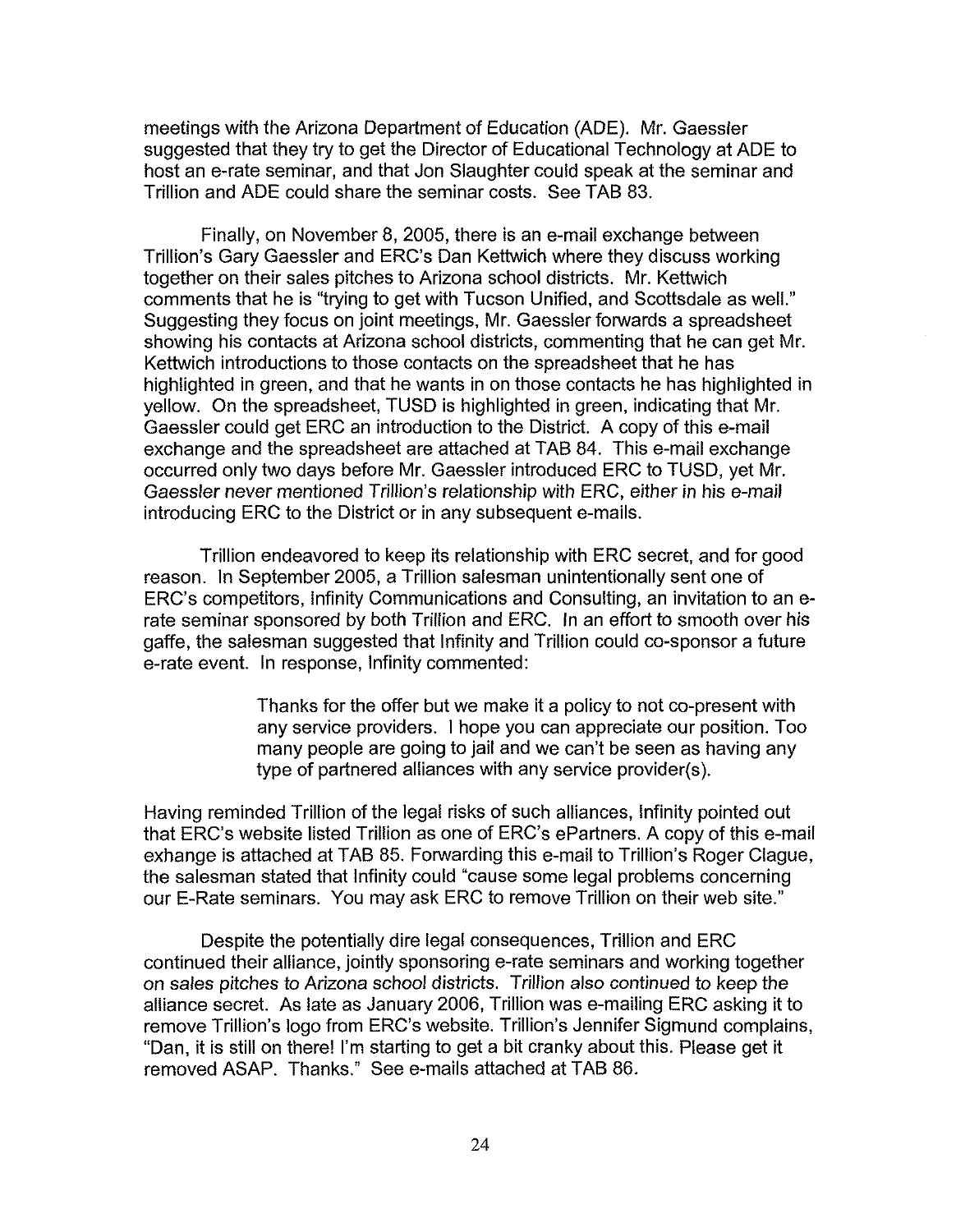## **b. Trillion And ERC's Collusion Continued During TUSD's E-Rate Application And Procurement Process**

Before TUSD's procurement process even started, Trillion and ERC began conspiring to ensure both companies were awarded District contracts. Only two days after Trillion's Gary Gaessler and ERC's Dan Kettwich agreed to work together to pitch both companies to Arizona school districts, Mr. Gaessler introduced ERC to TUSD, one of the school districts that Mr. Kettwich had said he wanted to get in with. See TABS 26 and 84. Less than two weeks later, TUSD initiated its flawed procurement process for the ROI analysis.

TUSD's solicitation for price quotes for the ROI analysis required vendors to submit price quotes no later than November  $30<sup>th</sup>$ . On November 28, 2005, two days before ERC submitted its quote to the District, Jon Slaughter sent a draft of ERC's ROI quote to Trillion. See e-mail attached at TAB 87. No explanation was given for why Trillion would need to review ERC's proposal before the District ever saw it. Two days later, on November 30, 2005, when he e-mailed ERC's quote to the District, Mr. Kettwich noted that the ROI solicitation did not mention WAN and explained that an integrated WAN/IP TEL infrastructure could be cost effective. See TAB 34. An integrated WAN/IP TEL system was, of course, what Trillion proposed for the District. On this same day, ERC sent another copy of its quote submission to Trillion. See e-mail attached at TAB 88. Mr. Gaessler forwarded ERC's quote to Messrs. Clague and Davis, Trillion's two vice-presidents, stating "Here is the consulting proposal ERate consulting sent Tucson USD. Note the mention in the below of the WAN and managed IP Tel services. . . I worked with Dan [Kettwich] this AM and found him an IP Tel consultant they could sub contract that is Shoretel savvy." See TAB 88. Trillion was heavily promoting ShoreTel IP Tel equipment.

ERC began working on the District's ROI analysis by December 9, 2005, and started on the District's E-Rate applications by December 15, 2005. At that point, any communication with prospective vendors should have ceased. Yet on December 20,2005, when Messrs. Gaessler and Clague were in Tucson to meet with Rudy Flores, they also had a dinner meeting with ERC's Dan Kettwich, at which they discussed TUSD's ROI project and its IP Tel needs. There is no evidence that ERC ever discussed the ROI project and the District's IP needs with other prospective vendors. A few days later, Mr. Gaessler asked Vasili Triant to send ShoreTel's IP Tel TCO items directly to Dan Kettwich, thus allowing ERC to review information from Trillion's preferred provider while ERC was working on the District's E-Rate applications. See e-mail attached at TAB 89.

Trillion continued communicating with ERC during the E-Rate application process. On January 9, 2006, ERC's Dan Kettwich e-mailed Scott Smyth, Trillion's Vice-president of Legal and Regulatory Services. Scott Smyth responded the same day, setting up a conference call with Gary Gaessler and Dan Kettwich. See e-mail attached at TAB 90. Then, on January 11<sup>th</sup>, Mr.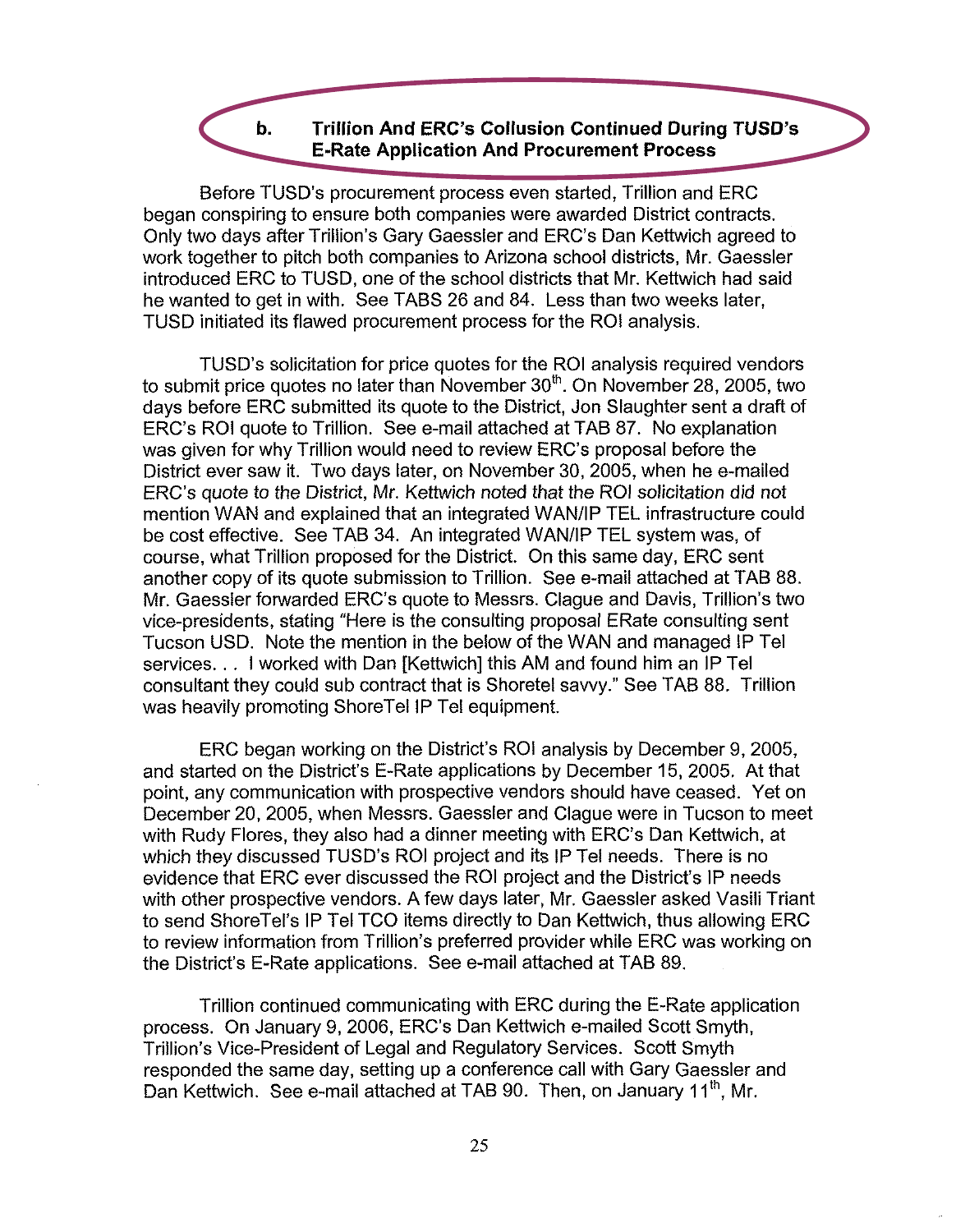Smyth e-mailed ERC's Jon Slaughter, who had apparently asked for clarification from Trillion about its voice services. In his response, Mr. Smyth provided sample Form 470 language, commenting on what he calls "successful 470s":

> Typically we see successful 470s just refer to "Wide Area Network because the voice functionality is simply a subset of that. We have also seen funding approved for 470s that referred to "Digital Transmission Services" (e.g., 470 # 961680000493104).

A copy of this e-mail is attached at TAB 91. Trillion's "successful 470s" are, of course, those that Trillion would qualify for or those that would fund the services Trillion provides. Just two days after receiving Trillion's suggestions, ERC posted the District's Form 470s on the USAC website.

Trillion's communications with ERC did not stop even after the Form 470s were posted and the RFPs issued. In mid-January, as Trillion personnel were preparing Trillion's RFP proposal, Mr. Gaessler noted, "ERC says even though it [says] Cisco parts #'s they are open to other vendors," indicating that he had already spoken with ERC regarding the RFP specifications. See e-mail attached at TAB 92. While every other vendor had to submit questions through TUSD's purchasing department, Trillion was able to seek clarification directly from ERC. Because of their alliance, Trillion and ERC were sharing information with each other -- information that other prospective vendors simply did not have.

On January 31, 2006, Mr. Gaessler e-mailed Trillion's Scott Smyth:

Steve mentioned you spoke with Slaughter and his thinking is Hybrid WAN and also Trillion purchasing their PBX. I heard he is in Tucson working with TUSD this week. Can we do a call with him tomorrow and lets drill down on these items.

FYI: I have not spoke with him in a while and I believe his WAN hybrid thinking is from some very initial conversations we had before TUSD told us it may be a political nightmare working with the city to get access to that fiber.

See e-mail attached at TAB 93. Then on February 2,2006, Mr. Gaessler emailed Trillion Vice-President Steve Davis that ERC's Dan Kettwich had called with "some WAN bandwith questions for TUSD," asking if they could call him back together. See e-mail attached at TAB 94. These e-mails reveal not only that Trillion and ERC were talking to each other about the TUSD project, but also the extent to which Trillion influenced ERC and shaped the RFP language.

Also on February  $1<sup>st</sup>$  and  $2<sup>nd</sup>$ , there is this revealing e-mail exchange between Gary Gaessler, Steve Davis and Mark Rammer, a Trillion employee working on the TUSD proposal: